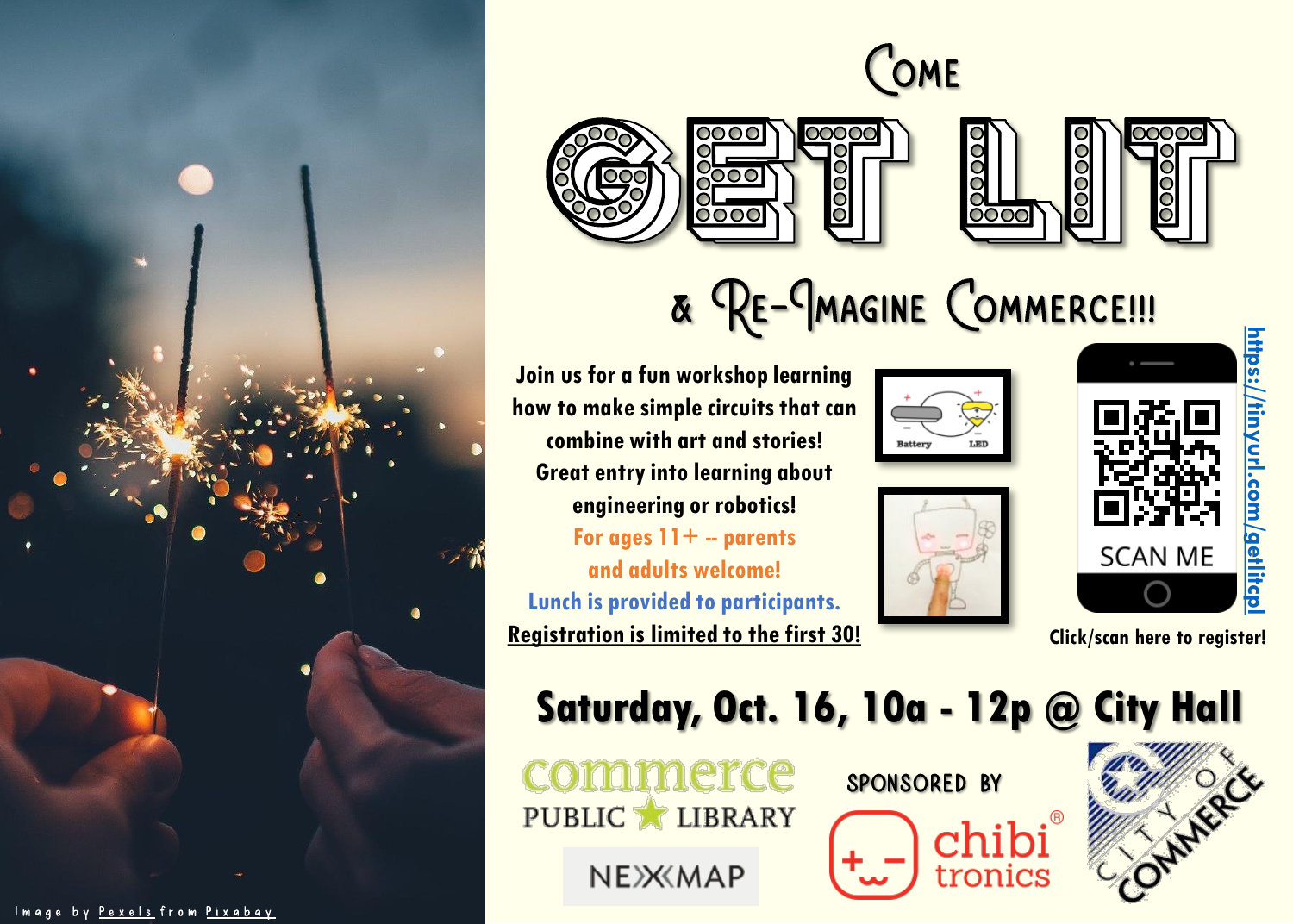## commerce PUBLIC LIBRARY

**Come join us at the library! 1210 Park Street, Commerce, TX 75428**

> **Hours of Operation Mon/Wed/Fri 10 am – 5 pm Tues / Thurs 10 am – 6 pm Sat 10 am – 2 pm Closed Sundays**

### **<https://www.commercepubliclibrary.org/>**

**Follow us on social media, too! @CommercePL @commercepubliclibrary Coming soon! @CommercePL**

**See the website for our events calendar!**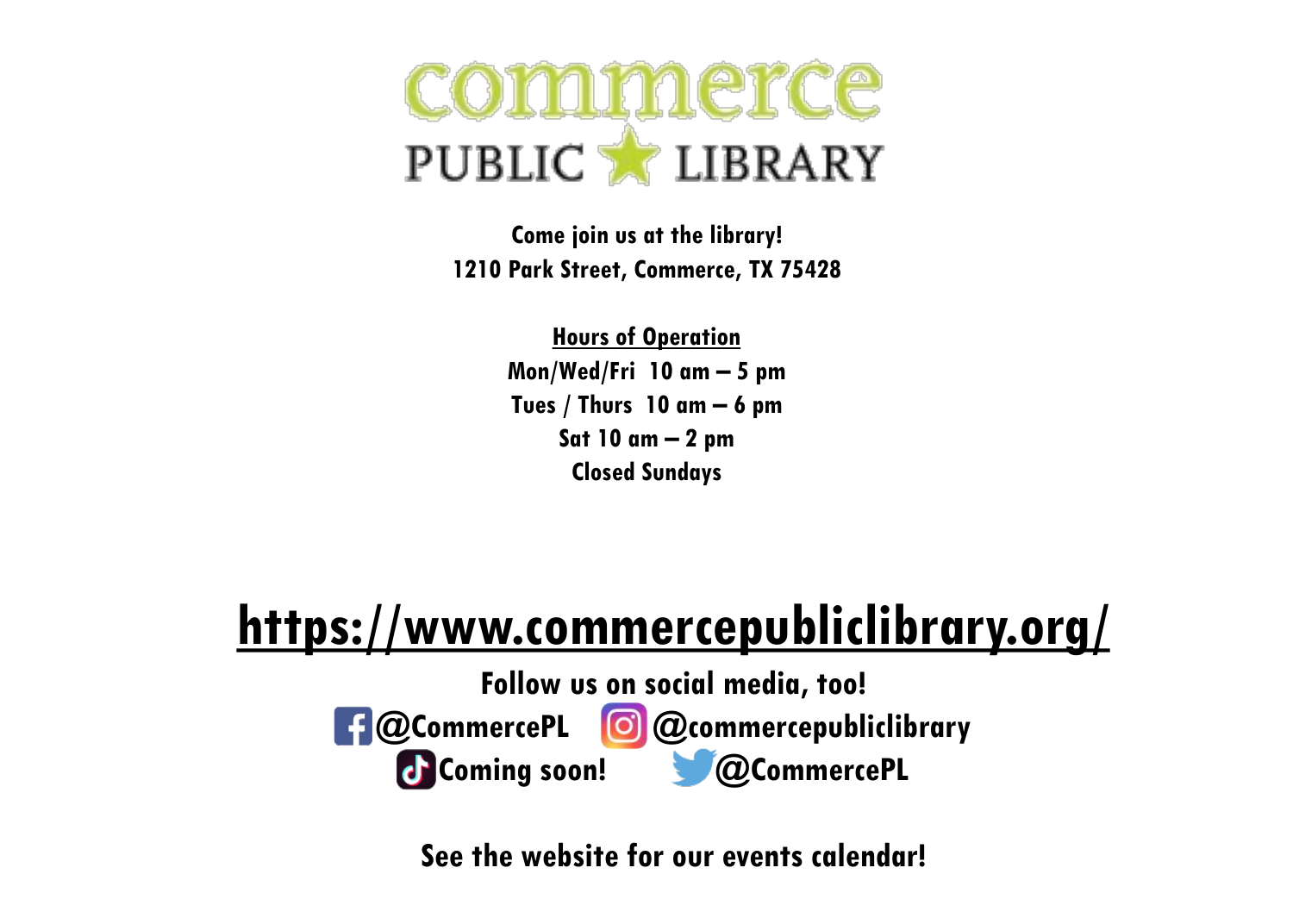# WHAT WE ARE DOING & FOLLOW VPS

Part 1:

Building simple circuits with their ideas of how they'd re -imagine Commerce after sharing some of the city's dreams from their plan AND "redesign" our downtown green space OR a new splashpad in the park ("Paper City" Project)



**[https://youtu.be/C1](https://youtu.be/C1-pdgGn0SI) -pdgGn0SI [https://www.youtube.com/watch?v=MpAvCYFR\\_zM](https://www.youtube.com/watch?v=MpAvCYFR_zM)**

> **[https://fridayswithfrogs.wixsit](https://fridayswithfrogs.wixsite.com/getlit4life/numbers-and-narrative) e.com/getlit4life/numbers and -narrative**





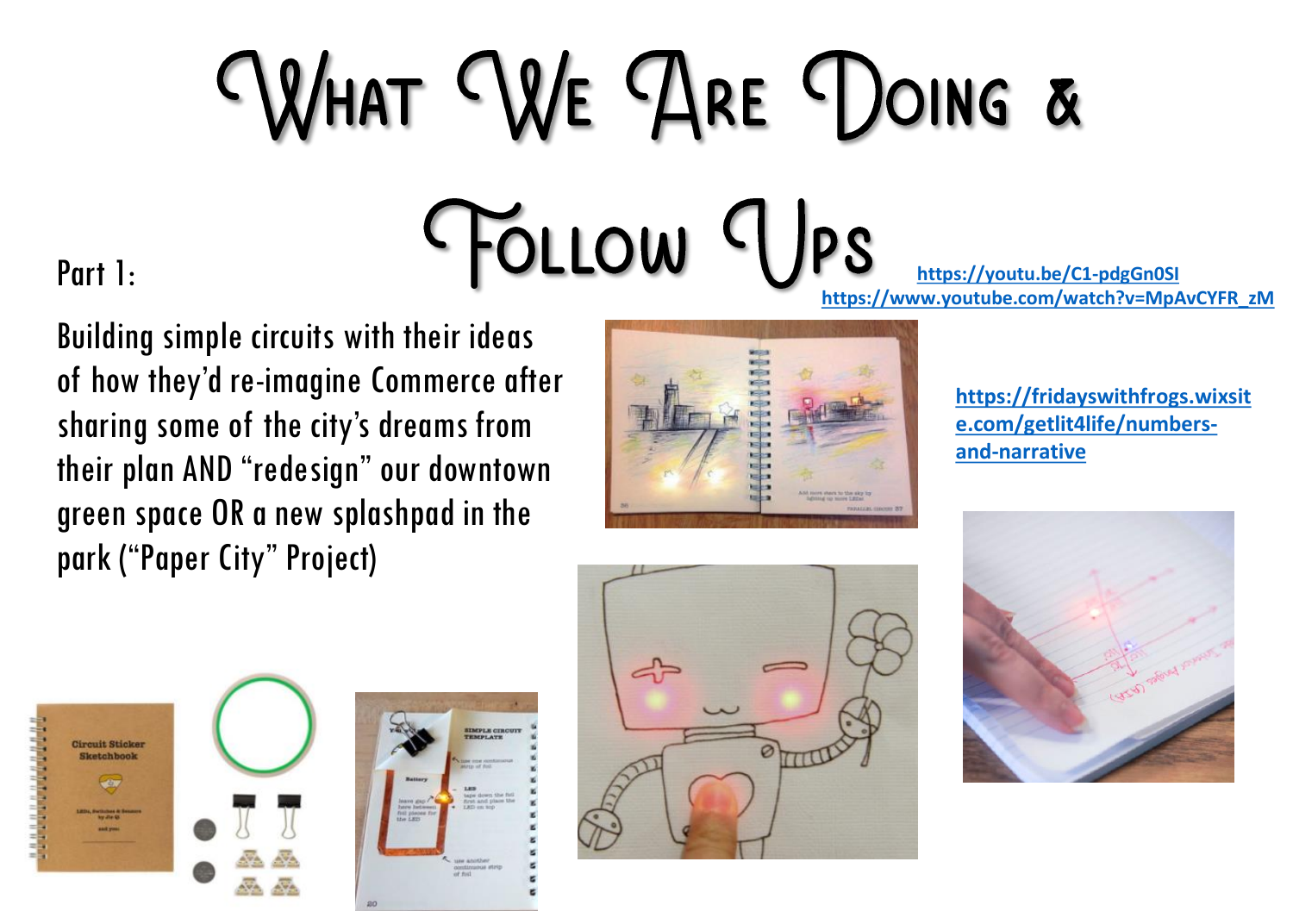## WHAT WE ARE DOING & FOLLOW TJPS

#### Part 2:

#### **Future Workshops**

Maker Space Projects: Lego PSAs about Social Topics Coding Our Flat Circuits Canstruction Project Cardboard Petting Zoo or Robot Pandas Lego Robotics (grant?) #GirlsTechChat BotJoy ([www.botjoy.com\)](http://www.botjoy.com/) Etc.

Colleen Graves, Librarian and Maker Pro [https://www.youtube.com/watch?v=](https://www.youtube.com/watch?v=aO3LPHVAAeU) aO3LPHVAAeU

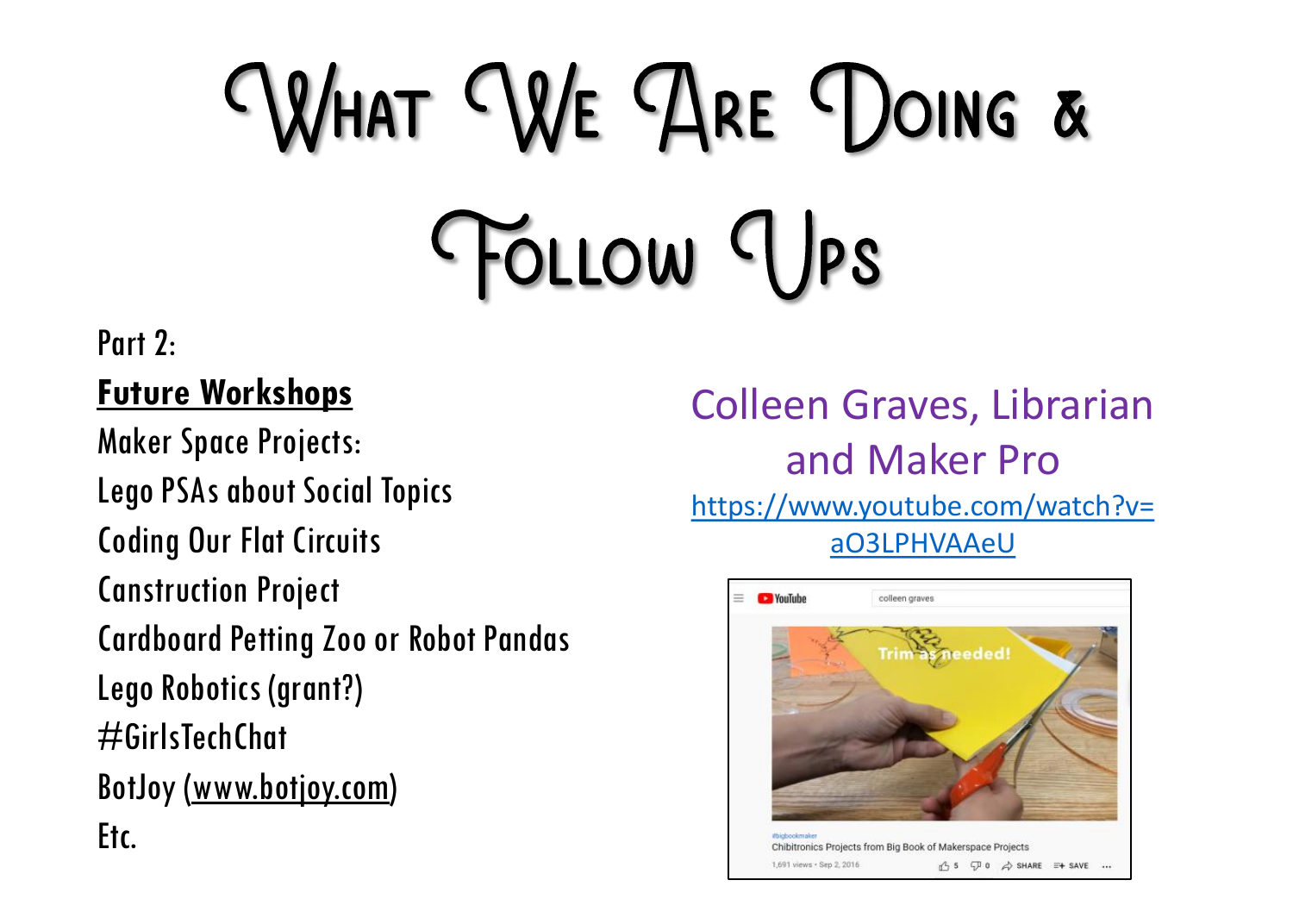## OTHER COMMERCE TEEN OUTREACH

Plan for Students: Bi-monthly STEM/Maker Workshops Oct 16, 10a-12p "get lit and re-imagine Commerce"

Next one: 12/11, 10a-12p (Sat) "get lit for the holidays cards" AGES: 10-18

Bi-monthly "Popcorn Study Night"

First one: 11/30, 5-7 pm (Tues.) AGES: 7<sup>th</sup> — 12<sup>th</sup> Grades

Spring 2022: Possibly start YA Book Club version 1? Jan 22, 2022 – "get lit" or maker follow up – Canstruction? Feb 22, 2022 – Popcorn Study Night March 26, 2022 – maker/STEM workshop Apr 26, 2022 and/or May 3, 2022 – Popcorn Study Night Summer 2022 – Maker Mini-Camp? 2 days? AND YA Book Club version 2?